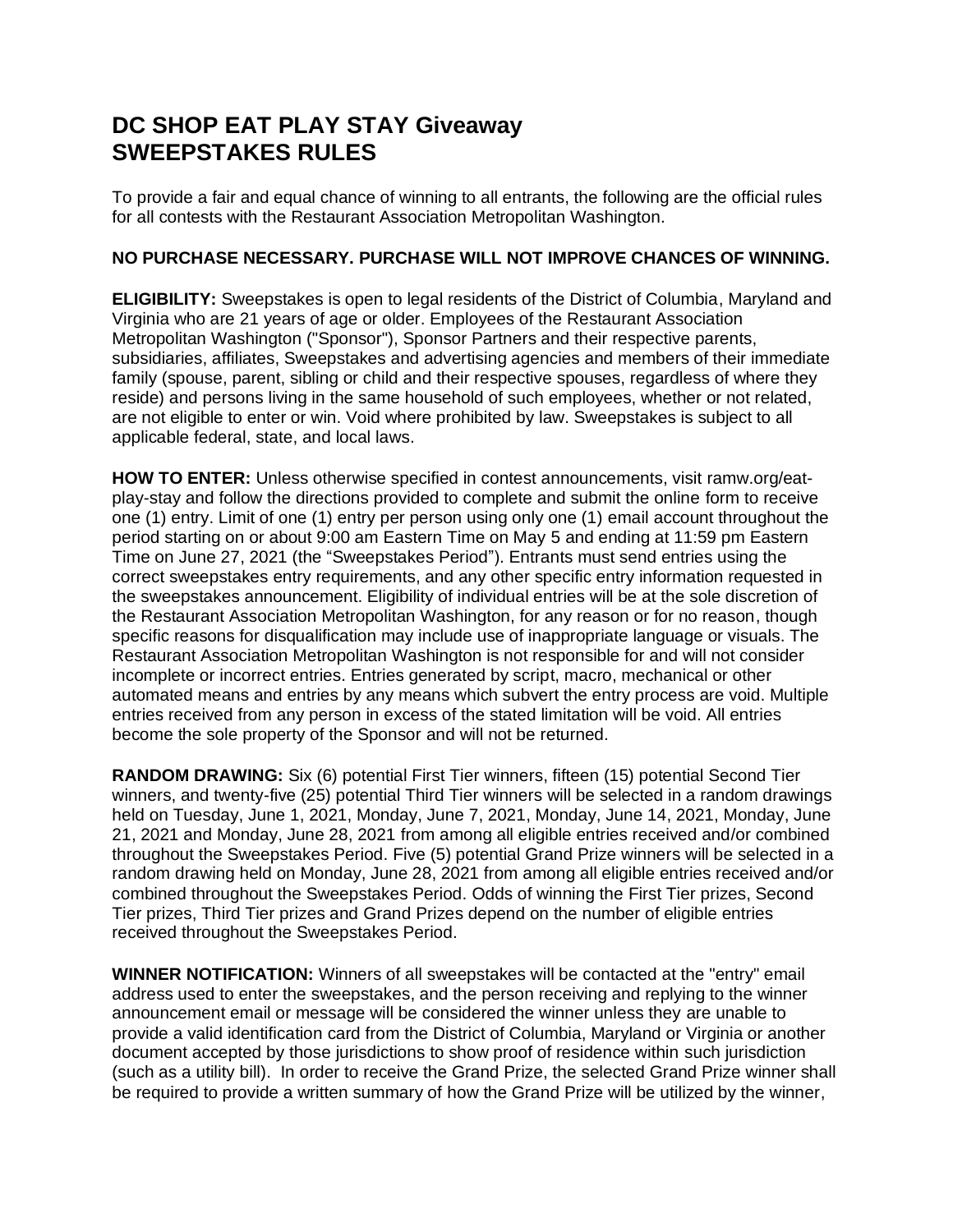the preferred District of Columbia restaurant vendor's location and date and time for the winner's utilization of the Grand Prize, the number of people they wish to invite to utilize the Grand Prize, and why they want the Grand Prize to be utilized at such particular District of Columbia restaurant location. The Restaurant Association Metropolitan Washington will mail or email the contest prizes (other than the Grand Prize) to the email address supplied by the recipient of the winner announcement email. Claiming of prizes requires an email or message response to the Restaurant Association Metropolitan Washington from the winning sender email address or user account within 30 days of being notified of winning at the email address or user account used to enter. Failure to respond with the required information and documentation shall mean that the winner forfeits the prize. The Restaurant Association Metropolitan Washington is not required to award elsewhere any prizes forfeited by the chosen winner(s). All Prizes (including the Grand Prize) cannot be exchanged for cash. Any Grand Prize winner shall not receive the Grand Prize directly, but shall instead have the expenses of the event utilizing the Grand Prize paid directly by the Restaurant Association Metropolitan Washington to the Grand Prize winner's chosen District of Columbia vendor.

**SUBMISSION OF PHOTO, TEXT OR OTHER CONTENT FOR SWEEPSTAKES:** Entries selected for display and to win "best of" contests and any other contests requiring photo, text or other content from the entrants will be judged entirely at the discretion of the Restaurant Association Metropolitan Washington. By submitting any photo or information to the Restaurant Association Metropolitan Washington, you hereby grant to the Restaurant Association Metropolitan Washington and its affiliates, subsidiaries, licensees and assigns, an irrevocable, perpetual and royalty-free right to use, reproduce, edit, display, transmit, prepare derivative works of, modify, publish and otherwise make use of the submitted photo or other information in any and all media, whether now known or hereinafter created, throughout the world and for any purpose. In addition to other things, the rights granted to the Restaurant Association Metropolitan Washington includes but is not limited to the right to resize, crop, censor, compress, edit, feature, caption, affix logos to, and to otherwise alter or make use of the submitted photo. By submitting any photo or information to the Restaurant Association Metropolitan Washington, you hereby represent and warrant that the submitted photo or information does not and shall not infringe on any copyright, any rights of privacy or publicity of any person, or any other right of any third party, and you have the right to grant any and all rights and licenses granted to the Restaurant Association Metropolitan Washington herein, including but not limited to all necessary rights under copyright, free and clear of any claims or encumbrances. You acknowledge and agree that the Restaurant Association Metropolitan Washington shall have no obligation to post, display or otherwise make publicly available any photo or information submitted by you, and may, in its sole and unfettered discretion, remove, edit, modify or delete any photo or information that you submit to the Restaurant Association Metropolitan Washington. You understand and intend that any photo or information submitted by you to the Restaurant Association Metropolitan Washington may be available for viewing, rating, review and comment on by the public, and understand that comments or ratings with which you disagree or are unhappy about may be published or otherwise become associated with any photo or information you submit to the Restaurant Association Metropolitan Washington. By submitting any photo or information to the Restaurant Association Metropolitan Washington, you hereby waive any privacy expectations that you may have with respect to any such photo or information submitted by you to the Restaurant Association Metropolitan Washington. You hereby agree to hold the Restaurant Association Metropolitan Washington and its affiliates, subsidiaries, licensees sponsors and assigns harmless from and against, and hereby waive any right to pursue, any claims of any nature arising in connection with the inclusion in, publication via or display on any the Restaurant Association Metropolitan Washington site, or any other use authorized under these Terms, of any photo or information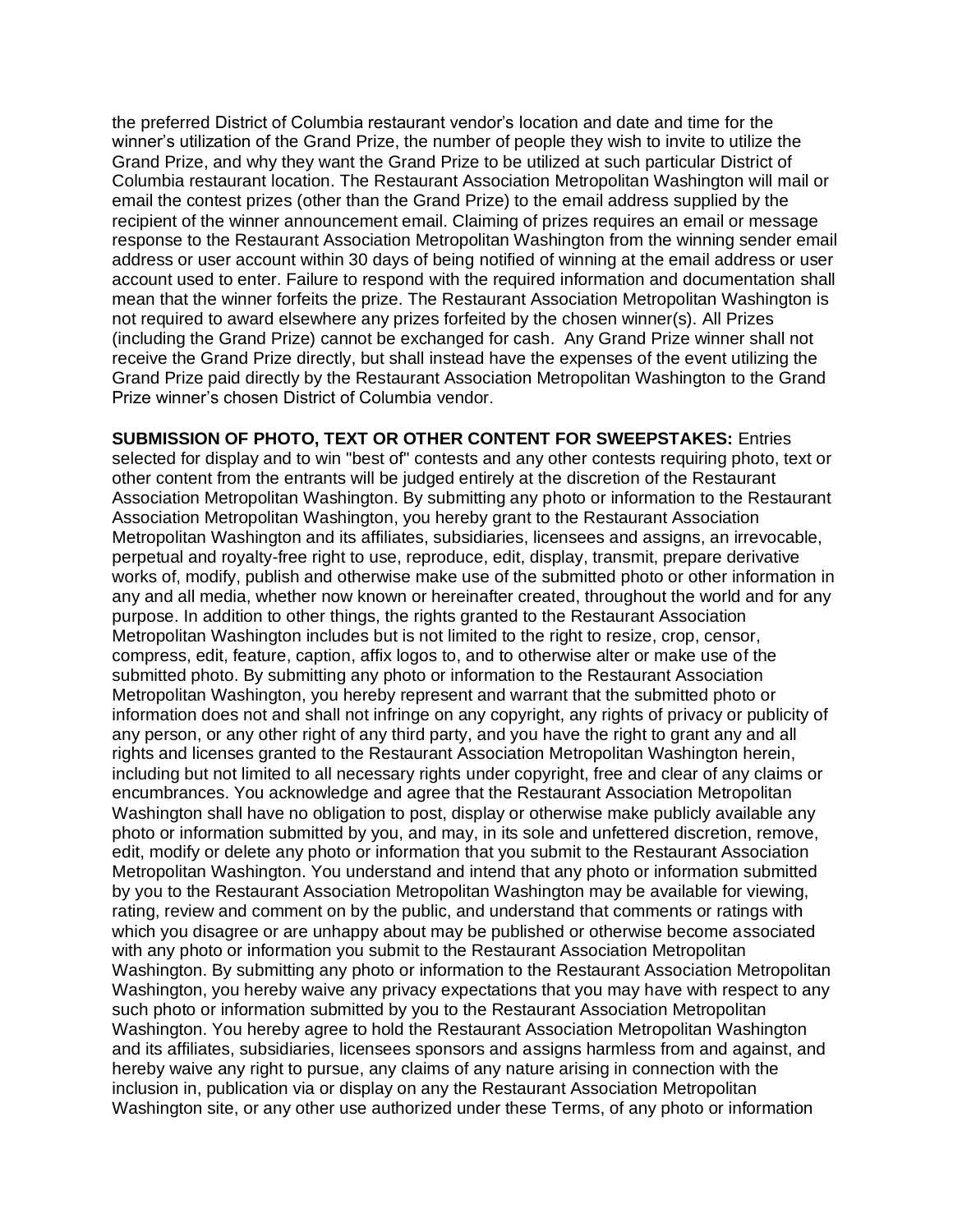submitted to the Restaurant Association Metropolitan Washington by you. Photos or information submitted by you shall be the property of the Restaurant Association Metropolitan Washington, and the Restaurant Association Metropolitan Washington shall have no obligation to preserve, return or otherwise make available to you or others any photos or information so submitted.

**GENERAL CONDITIONS**: By participating, each entrant agrees: (a) to abide by these Official Rules and decisions of Sponsor, which shall be final in all respects relating to this Sweepstakes; (b) to release, discharge and hold harmless Sponsor, and their respective parents, affiliates, subsidiaries, and advertising and Sweepstakes agencies, and the respective officers, directors, shareholders, employees, agents and representatives of the foregoing (collectively, "Released Parties") from any and all injuries, liability, losses and damages of any kind to persons, including death, or property resulting, in whole or in part, directly or indirectly, from entrant's participation in the Sweepstakes or the acceptance, possession, use or misuse of any awarded prize (or portion thereof), including any/all travel/activity related thereto; and (c) to the use of his/her name, address (city and state), voice, performance, photograph, image and/or other likeness for programming, advertising, publicity, trade and promotional purposes in any and all media, now or hereafter known, worldwide and on the Internet, and in perpetuity by Sponsor and its designees, without compensation (unless prohibited by law) or additional consents from entrant or any third party and without prior notice, approval or inspection, and to execute specific consent to such use if asked to do so. In the event of a dispute regarding entries received from multiple users having the same email or user account, the authorized subscriber of the account at the time of entry will be deemed to be the entrant and must comply with these Official Rules. Authorized account subscriber is the natural person who is assigned the email address or user account by the Internet Service Provider (ISP), on-line service provider, or other organization responsible for assigning email addresses or user accounts. Released Parties not responsible for any technical problems, malfunctions of any telephone lines, computer systems, servers, providers, hardware/software, lost or unavailable network connections or failed, incomplete, garbled or delayed computer transmission or any combination thereof. Released Parties are not responsible for late, lost, damaged, misdirected, incomplete, undeliverable, destroyed, garbled, postage-due, illegible, inaccurate, delayed or stolen entries or mail; or for lost, interrupted or unavailable network, server, Internet Service Provider (ISP), website, or other connections, availability or accessibility or miscommunications or failed computer, satellite, telephone or cable transmissions, lines, or technical failure or jumbled, scrambled, delayed, or misdirected transmissions or computer hardware or software malfunctions, failures or difficulties, or other errors or difficulties of any kind whether typographical, human mechanical, electronic, computer, network, printing or otherwise relating to or in connection with the Sweepstakes, including, without limitation, errors or difficulties which may occur in connection with the administration of the Sweepstakes, the processing of entries or mail, the announcement of the prize or in any Sweepstakes-related materials. Released Parties are also not responsible for any incorrect or inaccurate information, whether caused by site users, tampering, hacking, or by any equipment or programming associated with or utilized in the Sweepstakes. Released Parties are not responsible for injury or damage to entrants' or to any other person's computer related to or resulting from participating in this Sweepstakes or downloading materials from or use of the website. Sponsor may disqualify anyone from participating in the Sweepstakes or winning the prize (and void all associated entries) if, in its sole discretion, it determines that such person is attempting to undermine the legitimate operation of the Sweepstakes by cheating, deception or other unfair playing practices, or intending to annoy, abuse, threaten or harass any other entrant or Sponsor's representatives. ANY ATTEMPT TO DELIBERATELY DAMAGE THE WEBSITE OR UNDERMINE THE LEGITIMATE OPERATION OF THE SWEEPSTAKES MAY BE IN VIOLATION OF CRIMINAL AND CIVIL LAWS AND SHOULD SUCH AN ATTEMPT BE MADE, SPONSOR RESERVES THE RIGHT TO SEEK ANY AND ALL REMEDIES AVAILABLE FROM